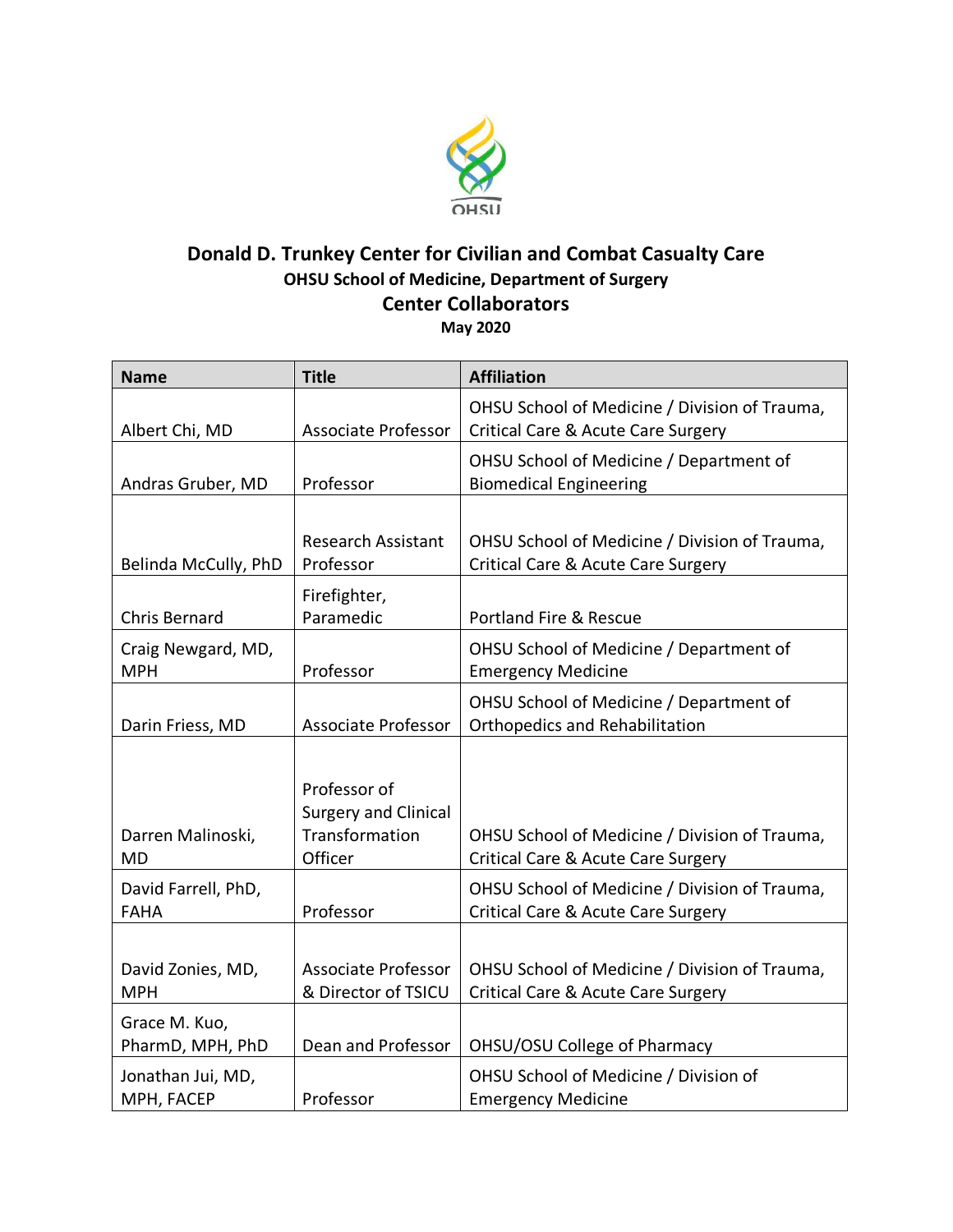| Joseph Aslan, PhD                   | <b>Assistant Professor</b>                                                   | OHSU School of Medicine / Division of<br>Cardiovascular Medicine                      |
|-------------------------------------|------------------------------------------------------------------------------|---------------------------------------------------------------------------------------|
| Karen Brasel, MD,<br><b>MPH</b>     | Professor &<br><b>General Surgery</b><br><b>Resident Program</b><br>Director | OHSU School of Medicine / Division of Trauma,<br>Critical Care & Acute Care Surgery   |
| Kenton Gregory, MD                  | Director                                                                     | <b>OHSU Center for Regenerative Medicine</b>                                          |
| Khanh Nguyen, MD                    | <b>Assistant Professor</b>                                                   | OHSU School of Medicine / Division of Vascular<br>Surgery                             |
| Laurie King, PhD, PT,<br><b>MCR</b> | Associate<br>Professor, Co-<br>Director                                      | OHSU School of Medicine / Department of<br>Neurology and Balance Disorders Laboratory |
| Lisa Buckley, MPH                   | Director of Clinical<br><b>Trials and</b><br><b>Regulatory Affairs</b>       | <b>OHSU Center for Regenerative Medicine</b>                                          |
| Mackenzie Cook, MD                  | <b>Assistant Professor</b>                                                   | OHSU School of Medicine / Division of Trauma,<br>Critical Care & Acute Care Surgery   |
| Mandy VanSandt, DO                  | Assistant Professor,<br>Director of<br>Hemostasis &<br>Thrombosis            | OHSU School of Medicine / Department of<br>Pathology                                  |
| Martin Schreiber, MD                | Professor & Chief<br>of Trauma                                               | OHSU School of Medicine / Division of Trauma,<br>Critical Care & Acute Care Surgery   |
| Mary Heinricher, PhD                | Associate Dean and<br>Professor                                              | OHSU School of Medicine / Department of<br>Neurosurgery                               |
| Matthew Hansen,<br>MD, MCR          | <b>Associate Professor</b>                                                   | OHSU School of Medicine / Division of<br><b>Emergency Medicine</b>                    |
| Michael Hutchens,<br>MD, MA         | <b>Associate Professor</b>                                                   | OHSU School of Medicine / Department of<br>Anesthesiology and Perioperative Medicine  |
| Mick Scanlan, MD                    | Professor & Vice<br>Chair                                                    | OHSU School of Medicine / Department of<br>Pathology and Laboratory Medicine          |
| Mike Pringle                        | <b>Training Staff</b><br>Captain, Paramedic                                  | Portland Fire & Rescue                                                                |
| Miranda Lim, MD,<br>PhD             | <b>Assistant Professor</b>                                                   | OHSU School of Medicine / Department of<br>Neurology                                  |